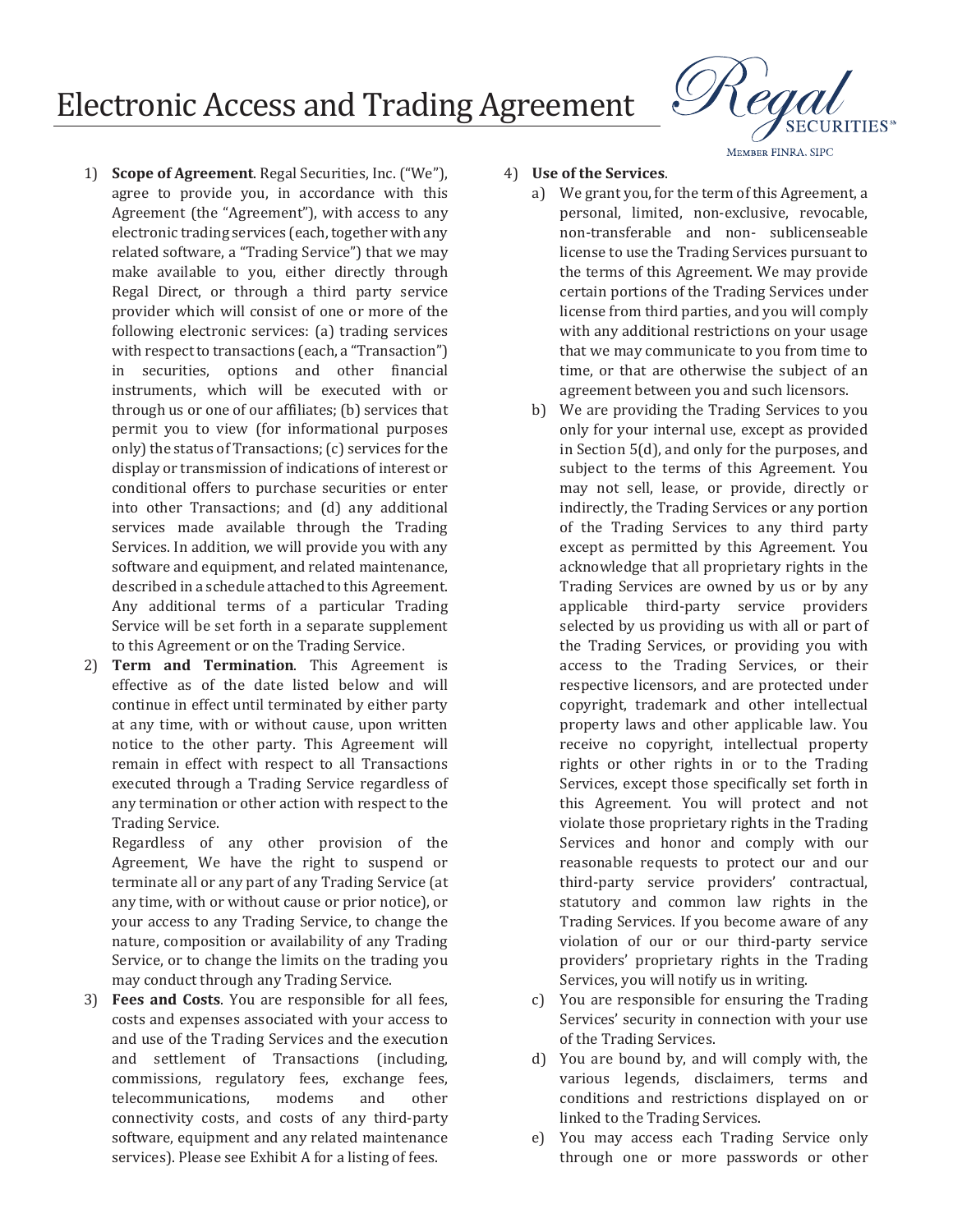access methods that we specify (collectively, "Access Methods"). You are solely responsible for ensuring that your Access Methods are known to and used by only those users that you authorize ("Authorized Users"). At our request, you will provide us a list of your Authorized Users, their countries of domicile and updates of the list. You acknowledge that, in our discretion, we may deny access to a Trading Service to any user of your Access Methods.

- f) You will be (i) solely responsible for all acts or omissions of any person using a Trading Service through your Access Methods and (ii) without limitation of the foregoing or any other provision of this Agreement, bound by the terms of all Transactions executed and orders placed through a Trading Service using vour Access Methods. All transmissions generated by use of your Access Methods will be deemed to be authorized by you and made by an Authorized User whether or not we acknowledge receipt of such transmission.
- g) If your Access Methods have been lost, stolen or compromised, you will promptly notify us and any representative designated by the Trading Service to receive notice. Upon receipt of this notice, your Access Methods will be cancelled but you are responsible for any actions taken through the use of such Access Methods before they are cancelled. In our sole discretion, we may terminate, revoke, suspend, modify, or change any or all of your Access Methods at any time with or without prior notice.
- h) You will be solely responsible for any losses. damages or costs that you may incur as a result of errors made by, or the failure of, the software or equipment that you use to access the Trading Services.
- i) The software used in connection with the Trading Services may include encryption methods that are subject to the export and/or import control laws of the United States and other countries. You will cooperate with us in complying with any such laws.

#### 5) **Transactions**.

a) Each Transaction you execute through a Trading Service is also subject to any other agreement between you and us that applies to the relevant Transaction ("Client Agreements"). If there is a conflict between the

terms of this Agreement and the terms of the Client Agreement, the terms of this Agreement will control regarding the Trading Services, (except that any governing law and dispute resolution provisions of the Client Agreement will prevail over Section 11(j) of this Agreement).

- b) We have no obligation to accept, or to execute or cancel, all or any part of a Transaction that you seek to execute or cancel through a Trading Service. Without limitation of the foregoing, we have no responsibility for transmissions that are inaccurate or not received by us and may execute any Transaction on the terms actually received by  $11S$
- c) You may receive a written or electronic acknowledgement of the status of each Transaction executed through a Trading Service in addition to any written or electronic confirmation of the execution of the Transaction ("Confirmation") that we deliver to you. If there is a conflict between the terms of any Confirmation and (i) the terms of this Agreement, or (ii) the acknowledgement, the terms of the Confirmation will control. Execution terms as reflected in such an acknowledgement or Confirmation or in execution reports are subject to adjustment for errors including but not limited to errors on the part of the markets to which your orders were routed.
- d) You will use the Trading Services and enter into Transactions only for your own benefit and account(s) and will not use the Trading Services on behalf of third parties without our written permission.
- e) We may engage in trading in the markets reflected on the Trading Services for our proprietary accounts and on behalf of accounts under our management, which could affect the value or terms of Transactions and we may enter into transactions at prices different from the prices reflected in the Trading Service.
- f) You acknowledge that short sales must be done in a margin account and be subject to margin requirements. Prior to creating a short stock position, you must reasonably believe that shares are available to borrow. If we cannot borrow stock, we may buy-in stock on your behalf, without prior notice, to cover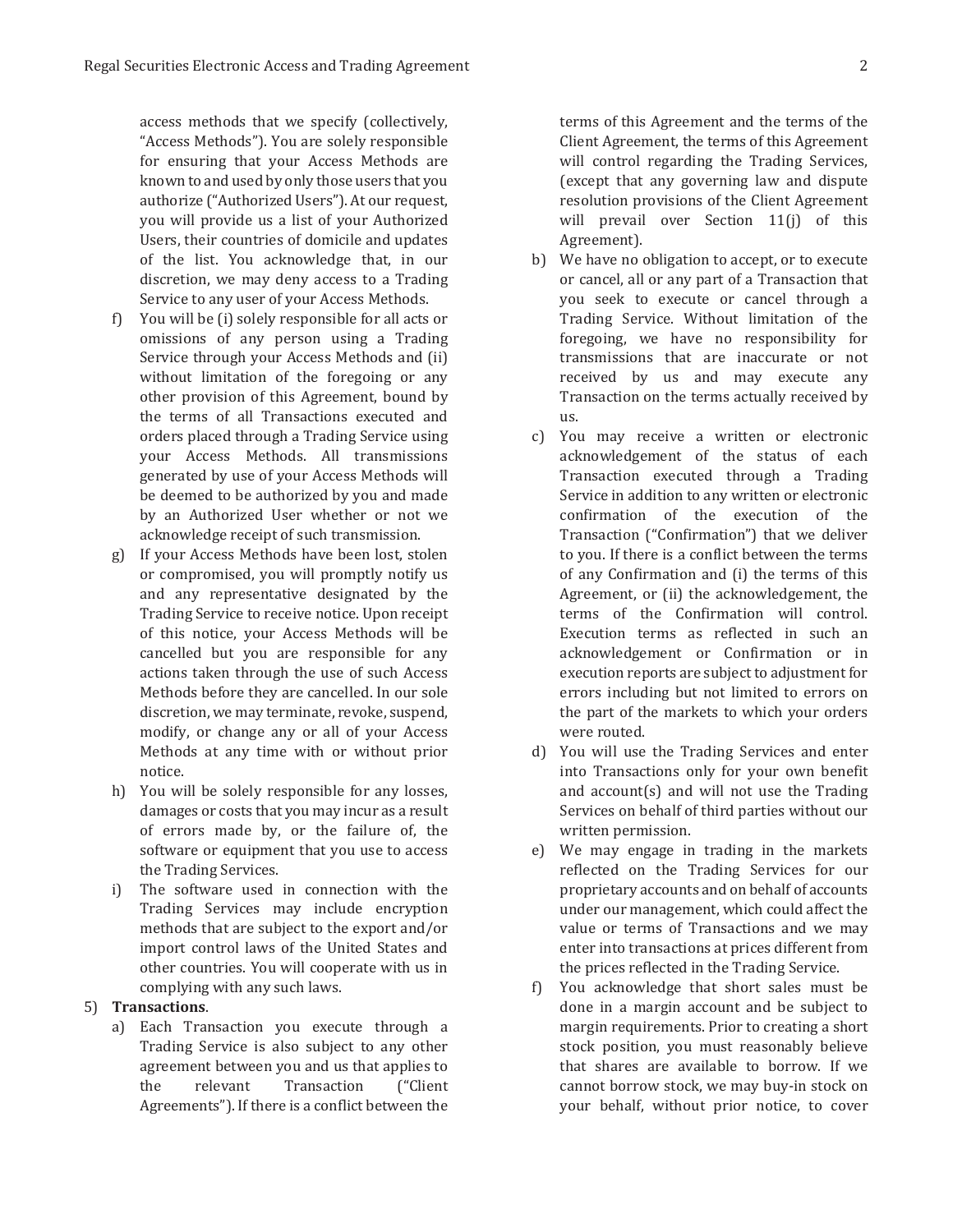short positions. You agree to be liable for any losses or Hard to Borrow Fees. Hard to Borrow Fees are defined as fees We charge for shorting equities that are considered difficult or unavailable to borrow for short selling transactions (and such Fees are variable and may change from day to day).

#### **6** Representations and Warranties.

a) You represent and warrant to us that your use of the Trading Services will comply with all applicable laws, rules and regulations and with the policies and practices of securities exchanges and clearing houses, alternative trading facilities, and self-regulatory organizations, and the policies and procedures applicable to the Trading Services and this Agreement and any other agreement between you and us, as may be amended from time to time, including rules regarding short sales under U.S. securities laws (e.g., Securities and Exchange Commission Rule 10a-1). Further, you will provide us with all terms and conditions relevant to your orders, designate any of your short sales as such and locate your borrow of shares prior to placing any short sale orders with us, all in accordance with applicable law. Without limitation of the foregoing, you represent and warrant that, if you use the Trading Services to effect transactions (i) in securities that you or your affiliates issued or, (ii) if you are a brokerdealer, investment manager or investment adviser and are acting on behalf of a customer, in securities which the customer or the customer's affiliate issued, such transactions will comply with applicable laws and regulations regarding transactions in securities by issuers and affiliates. Prior to entering an order, you will advise us of any legal restrictions on the transfer of any securities you sell (including Rule 144 or 145(d) under the Securities Act of 1933) and you will provide any necessary documents to us (including prospectuses or opinions) to satisfy legal transfer requirements. You are responsible for any delays, expenses and losses associated with compliance or failure to comply with any restrictions on the transfer of securities. You further represent and warrant that, unless you advise us otherwise, no Transaction executed by you through a

Trading Service will be on behalf of a plan subject to the Employee Retirement Income Security Act of 1974 or any similar statute.

- b) We represent and warrant to you that we have all rights, authority and licenses to provide the Trading Services to you, as set forth herein and you represent and warrant to us that you have all consents, rights, authority, and have taken all actions necessary, to use the Trading Services and enter any transactions relating thereto, as set forth herein.
- c) Except as set forth in paragraph 6(b), we make no warranty, express or implied, to you concerning the Trading Services or with respect to any data or information that we may provide in connection with the Trading Services. You expressly acknowledge and agree that we have made no recommendation with respect to the Trading Services or any Transaction and that we and any third-party service providers selected by you or us provide the Trading Services on an "as is" basis, at your sole risk. We expressly disclaim any implied warranties of merchantability or fitness for a particular purpose, including any warranty for the use or the results of the use of the Trading Services with respect to their correctness, quality, accuracy, completeness, reliability, performance, timeliness, continued availability or otherwise. We and such thirdparty service providers are not responsible for maintaining the Trading Services or for supplying any corrections, updates or releases concerning the Trading Services. We are not soliciting any action based upon use of the Trading Services.

#### 7) Limitation of Liability; Indemnity.

a) We, our partners, officers, directors, affiliates, employees and agents (each a "Related Party") have no liability, contingent or otherwise, to you or to third parties, for the correctness, quality, accuracy, security, completeness, reliability, performance, timeliness, pricing or continued availability of the Trading Services or for delays or omissions of the Trading Services, or for the failure of any connection or communication service to provide or maintain your access to a Trading Service, or for any interruption in or disruption of your access or any erroneous communications between us and you. We are not liable for any special,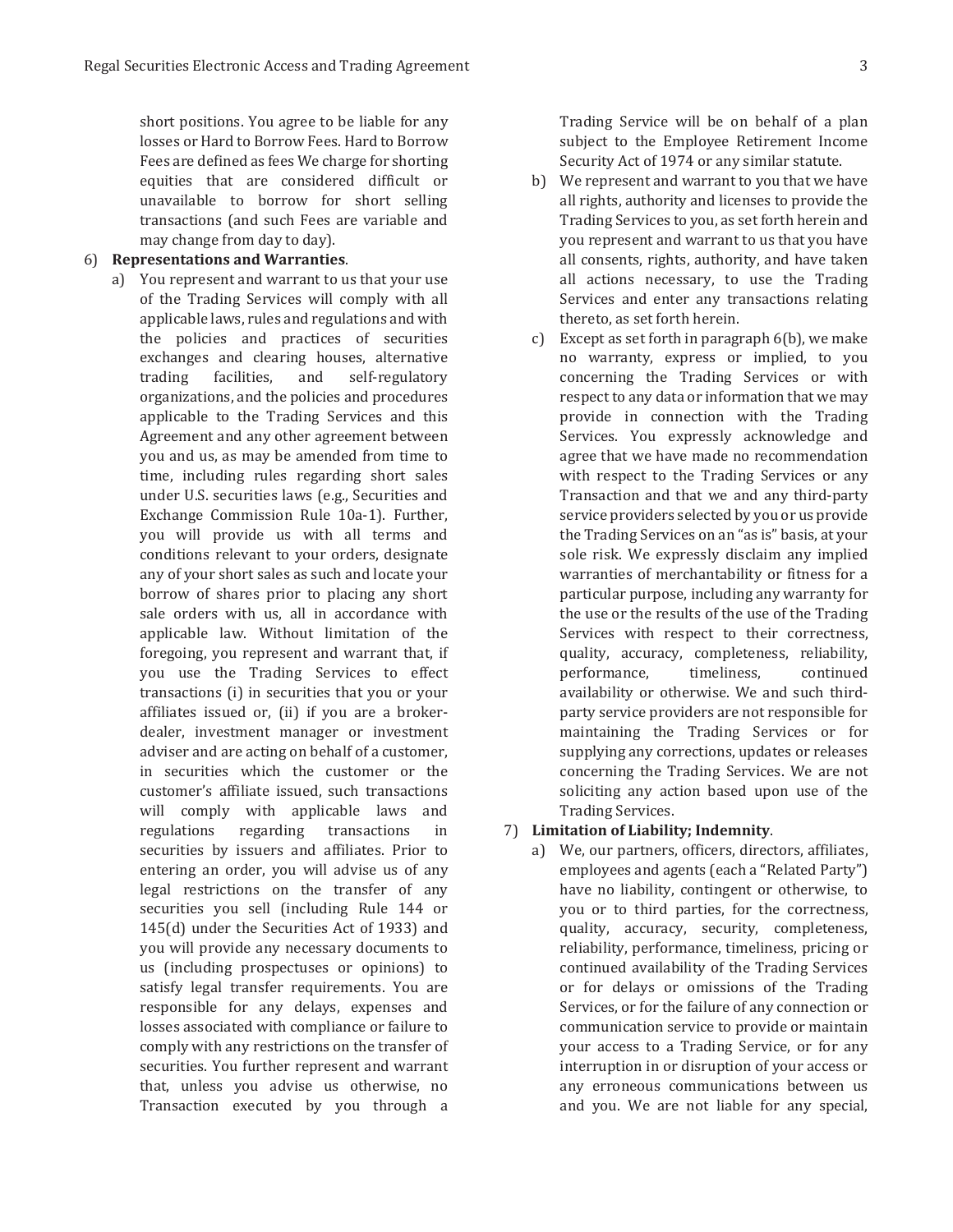indirect, incidental or consequential damages which you may incur or experience because you entered into this Agreement or relied on the Trading Services, even if we know of the possibility of those damages. We are not responsible for informing you of any difficulties that We or other third parties experience concerning use of the Trading Services for our accounts or other accounts or to take any action in connection with those difficulties. We also have no duty or obligation to verify, correct, complete or update any information displayed in the Trading Services. You are solely responsible for any losses, damages or costs resulting from your reliance on any data or information that we may provide in connection with your use of the Trading Services. You will make your own independent decision to access or use any Trading Service or to execute any Transaction and you acknowledge and agree that the Trading Services do not and will not serve as the primary basis for any of your investment decisions concerning your accounts or your managed or fiduciary accounts. You are solely responsible for any investment or trading decisions you make with respect to products identified on the Trading Services and we are not responsible for determining whether any Transaction you may enter into is suitable, appropriate or advisable. We (and any of our affiliates) are not and will not be, by virtue of providing the Trading Services, an advisor or fiduciary for you or your managed or fiduciary accounts.

- b) You will indemnify, protect, and hold harmless us and our Related Parties from and against any and all losses, liabilities, judgments, suits, actions, proceedings, claims, damages, costs (including attorney's fees) (collectively, "Losses") resulting from or arising out of the use of the Trading Services by you or your Related Parties, including any breaches of the security of the Trading Services (including any access or entry into any of our other systems not covered by this Agreement)
- c) In Paragraph  $7(a)$  the terms "we", "our" and "us" include any third-party service providers selected by you or us in connection with the Trading Services, and in Paragraph 7(b) those

terms include third party service providers selected by us.

- d) Orders that you enter through the Trading Services may be routed to third party systems, markets or exchanges (each, a "Third Party System"). We are not responsible for any losses, damages or costs that may result from errors made by any Third-Party System in reading, processing or executing such orders, or if any Third-Party System otherwise fails to properly execute such orders.
- e) Without prejudice to any rights under this Agreement, in case of any breach of our warranty in Paragraph 6(b), our liability is limited to the repair or replacement of any part of the Trading Services that causes the breach.
- f) You agree that, with the exception of the provisions of Paragraph 7(e), our liability and the collective liability of our Related Parties and the third party service providers selected by you or us, if any, arising out of any kind of legal claim (whether in contract, tort, or otherwise) or in any way connected to your use of the Trading Services will not exceed the amount of the profit we received on the specific transaction giving rise to such legal claim unless caused directly by our gross negligence or willful misconduct.
- g) None of the above will limit your rights and remedies under the state or federal securities laws

#### 8) Data and Information.

- a) You will supply us with all information we may reasonably request in writing concerning you and your use of the Trading Services. You and your Authorized Users will also provide and obtain any consents that we may reasonably request in connection with the provision of information to us by you or on your behalf. We may report information obtained under this paragraph 8(a) to regulatory authorities or to third party service providers, as we determine in our sole discretion to be necessary. You consent and agree to comply with any of our privacy policies and procedures that we provide.
- b) With respect to any market data or other information that we or any third party service provider provide to you in connection with your use of the Trading Services, (i) we and any such provider are not responsible or liable if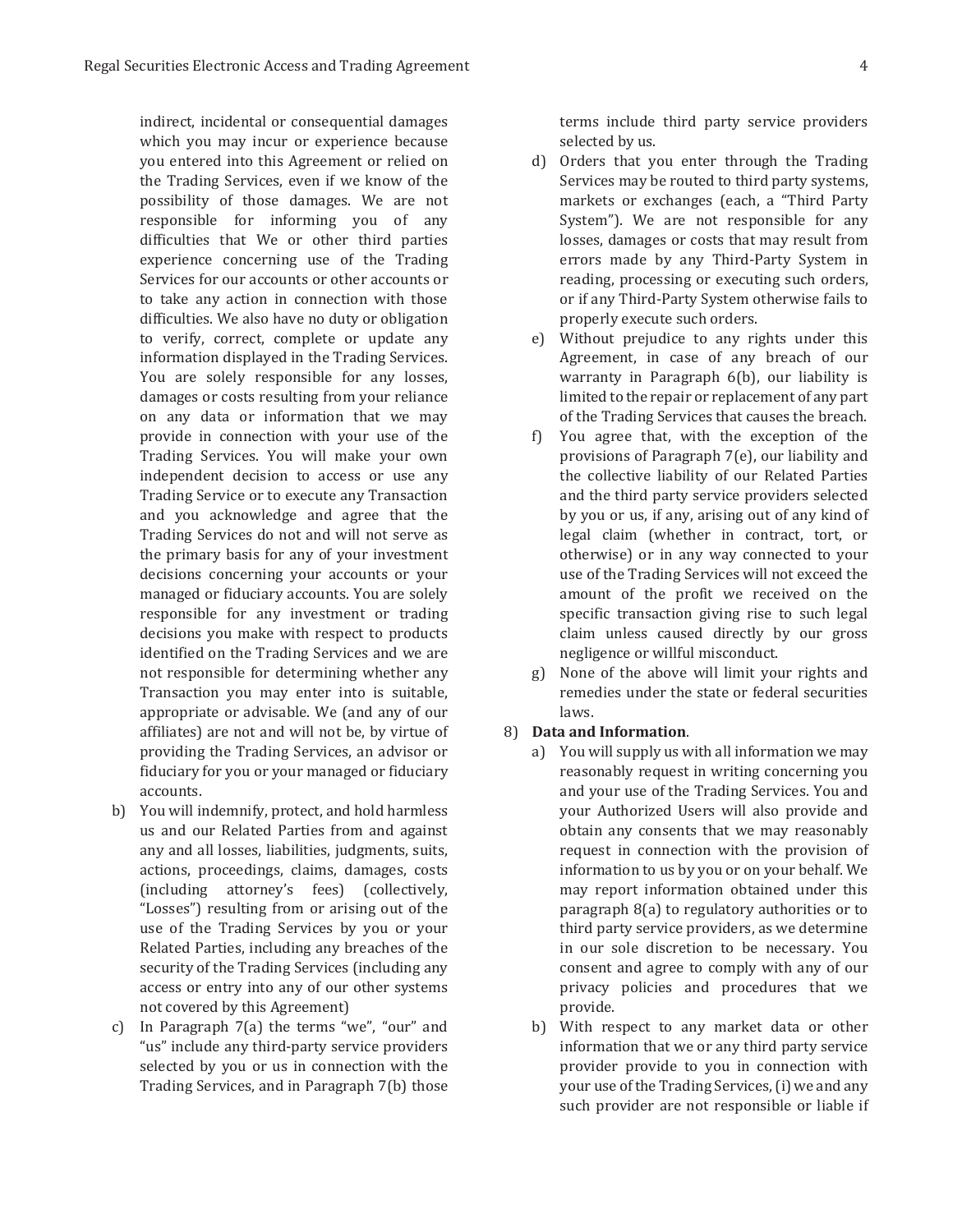any such data or information is inaccurate or incomplete in any respect; (ii) we and any such provider are not responsible or liable for any actions that you take or do not take based on such data or information; (iii) you will use such data or information solely for the purposes set forth in this Agreement and any Client Agreement; (iv) such data or information is proprietary to us and any such provider and you will not retransmit or disclose such data or information to third parties except as required by applicable law or regulation; and (v) you will use such data or information solely in compliance with applicable laws, rules and regulations.

- 9) **No Promotion**. Without the prior written consent of the other party, neither party will (i) use the name of the other party, or the name of any of the other party's Related Parties, or any trade name, trademark, trade device, service mark, symbol or any abbreviation, contraction or simulation of the other party or its affiliates in advertising, publicity, or otherwise; or (ii) represent (directly or indirectly) that any product or any service provided by the party has been approved or endorsed by the other.
- 10) **Electronic Documents**. You consent to the delivery of confirmations, any other required or optional communication or agreement under any applicable law or regulation and any agreements or changes in the terms and conditions on the Trading Services, by e-mail, Web site or other electronic means, subject to compliance with any applicable laws, rules or regulations. Any such documents that are delivered to you electronically are deemed to be "in writing." If your signature or acknowledgment is required or requested with respect to any such document and any Authorized User "clicks" in the appropriate space, or takes such other action as may be indicated on the Trading Services, you will be deemed to have signed or acknowledged the document to the same extent and with the same effect as if you had signed the document manually. You acknowledge your understanding that you have the right to withdraw your consent to the electronic delivery and signature of documents at any time by providing prior written notice. However, if you revoke your consent, your access to the Trading Services may be restricted or terminated.
- a) You acknowledge that you entered into this Agreement without inducement by any representation or warranty not set forth in this Agreement. This Agreement contains the entire agreement of the parties with respect to its subject matter and supersedes all existing and all other oral, written or other communications between the parties concerning this subject matter. This Agreement may be modified only by a subsequent writing signed by both parties.
- b) Neither party may assign the Agreement without the other party's prior written consent. However, we may assign this Agreement to any entity (i) controlling, controlled by, or under common control with us, or (ii) which succeeds to all or substantially all of our assets and business.
- c) If any provision of this Agreement (or any portion thereof) is invalid, illegal or unenforceable, the validity, legality or enforceability of the remainder of this Agreement will not be affected or impaired.
- d) Where any form of the word "including" appears in this Agreement, it will be interpreted as if followed by the phrase "without limitation".
- e) Except as provided in Paragraph 10, all notices will be in writing and hand delivered or forwarded by registered or certified mail to the parties at the addresses listed on the first page. A copy also will be sent to the attention of our General Counsel or to any other address which we designate in writing after the date of this Agreement.
- f) The headings in this Agreement are intended for convenience of reference and will not affect interpretation.
- g) Each party acknowledges that a breach of any provision of Paragraph 4, 8 or 9 of this Agreement will cause the other irreparable injury and damage. Therefore, injunctive relief may be sought in addition to any other rights and remedies which may be available to the party at law or in equity.
- h) The individuals executing this Agreement each represent and warrant that they are duly authorized by all necessary action to execute this Agreement on behalf of their principals.
- i) You agree to cooperate with any reasonable request we may make in order to respond to

11) General.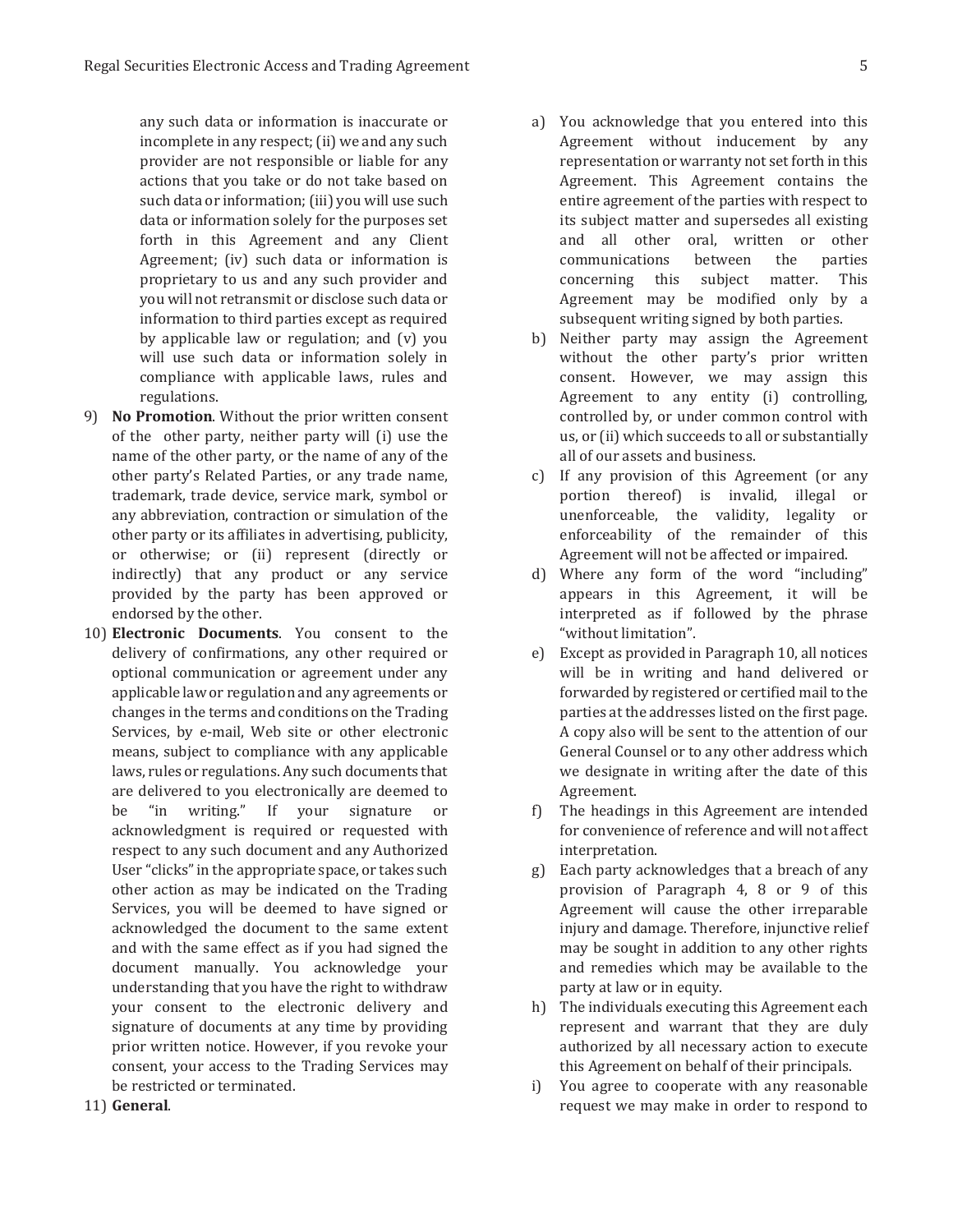any inquires made by any third-party service providers, exchanges, or other regulatory, selfregulatory or governmental authorities in connection with the Trading Services.

- i) This Agreement is deemed entered into in Glenview, Illinois and will be governed and construed in all respects by the laws of the State of Illinois, without giving effect to principles of conflict of law. Any litigation or other dispute resolution between the parties relating to this Agreement will take place only in the State of Illinois. The parties' consent to personal jurisdiction of and venue in the state and federal courts within that county.
- k) Each party's continuing obligations under this Agreement including those relating to "Limitation of Liability; Indemnity" and "Data and Information" will survive the termination of this Agreement.
- 12) Direct Access Trading Risks. Although We provide state-of-the-art, redundant systems, there is the potential for delayed or missed executions during periods of market volatility. Periods of high volatility and volume may result in executions at price levels different from those displayed at the time of entry. Direct Access trading provides you with the ability to direct your order to a specific exchange or market maker for execution. We are not responsible for the quality of execution for Direct Access orders. The quality of executions you receive with Direct Access may not be better than non-directed orders. By entering orders via Direct Access, you accept responsibility for all aspects of the execution or non-execution you receive.
- 13) **Security Deposit**. We may require certain option trading accounts to maintain a security deposit to be held as collateral for option exchange fee pass through amounts. The requirement of a security deposit may depend on several factors, including but not limited to the type of trading or the particular exchange.
- 14) **Pattern Day Trader Designation**. An account that conducts four (4) day trades in any consecutive five (5) trading day period will be designated as a Pattern Day Trader. Pattern Day Traders are required to maintain at least \$25,000 equity in their account at all times. If the equity falls below \$25,000, a day trade margin call will be issued. If the day trade margin call is not met, the account may be restricted or liquidated.
- 15) **Professional Trader Designation** The Professional Trader designation relates to option trading only. If an account places an average of 390 orders per day over a three (3) month period, the account will be designated as a Professional Trader. Professional Trader designated accounts are subject to additional exchange fees and order restrictions.
- 16) Leveraged/Non-Traditional ETF Disclosure -Non-traditional ETPs employ sophisticated financial strategies and instruments, such as leverage, futures, and derivatives, in pursuit of their investment objectives. Leveraged and inverse ETPs are considered risky. The use of leverage and inverse strategies by a fund increases the risk to the fund and magnifies gains or losses on the investment. You could incur significant losses even if the long-term performance of the underlying index showed a gain. Typically, these products have one-day investment objectives, and investors should monitor such funds on a daily basis. Nontraditional ETPs are generally categorized as leveraged, inverse, or leveraged-inverse:
	- a) Leveraged Uses financial derivatives and debt to multiply the returns of an underlying index, commodity, currency, or basket of assets. Leveraged ETPs may include the terms "double," "ultra," "triple," or similar language in their security name/description.
	- b) Inverse Uses various derivatives to seek to profit from the decline in the value of an underlying index, commodity, currency, or basket of assets; used typically to hedge exposure to downward markets. Inverse ETPs may include the term "contra," "short," or similar language in their security name/description.
	- c) Leveraged-Inverse Uses swaps, futures contracts, options, and other derivative instruments to seek to achieve a return that is a multiple of the opposite performance of the underlying benchmark or index. Leveragedinverse ETPs may include a combination of leveraged and inverse terms such as "ultrashort" in their security name/description.
	- d) The Financial Industry Regulatory Authority and the Securities and Exchange Commission seek to warn retail investors of the risks associated with investing in non-traditional ETFs and issued an Investor Alert entitled "Leveraged and Inverse ETFs: Specialized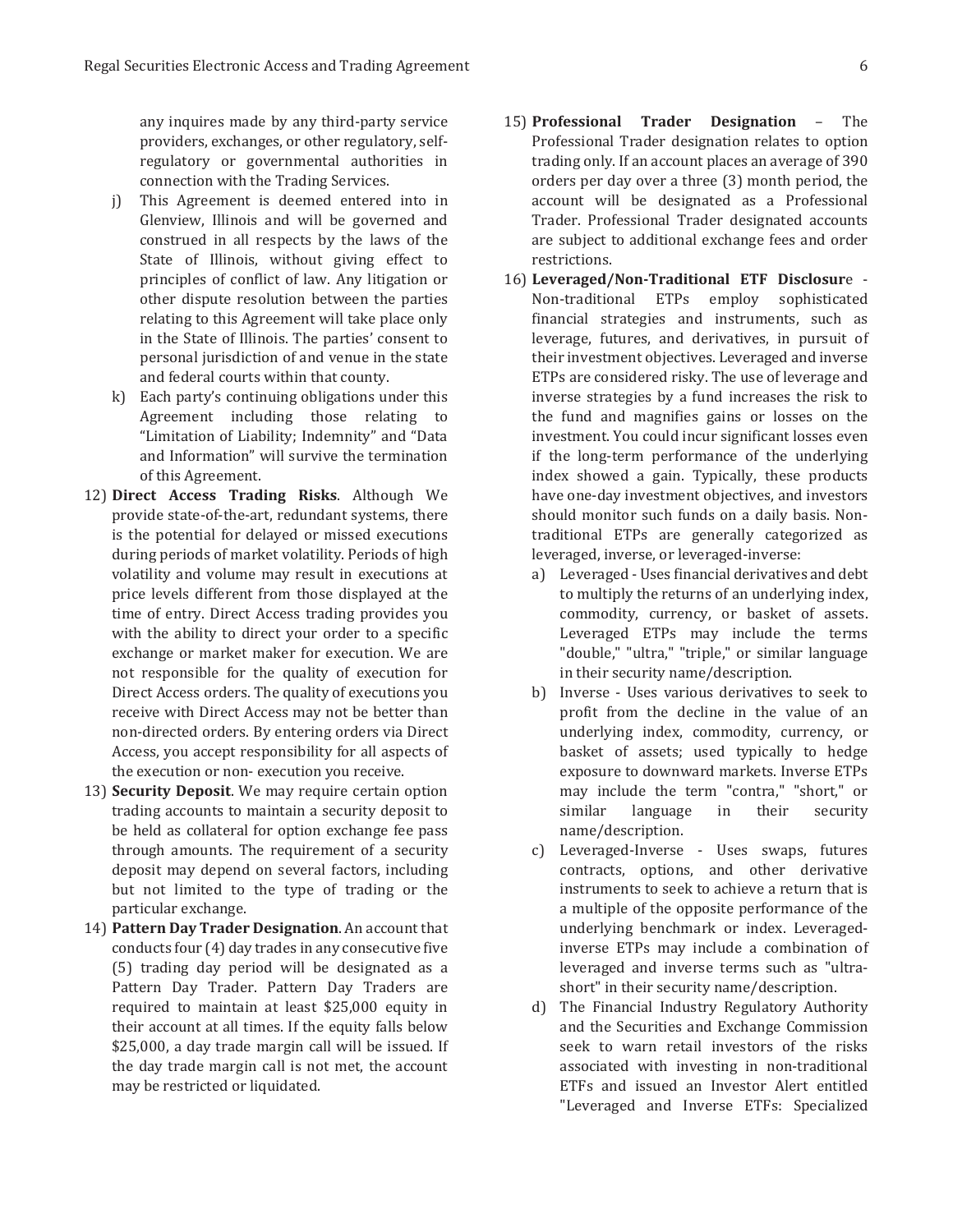Products With Extra Risks for Buy-and-Hold Investors," which is available on FINRA's and the SEC's web sites.

Investors who choose to invest in non-traditional ETPs should be aware of the risks, some of which are outlined below:

- e) Non-traditional ETPs are complex products that have the potential for significant loss of principal and are not appropriate for all investors. Investors should consider their financial ability to afford the potential for a significant loss.
- f) Non-traditional ETPs seek investment results for a single day only. The effect of compounding and market volatility could have a significant impact upon the investment returns. Investors may lose a significant amount of principal rapidly in these securities.
- g) Non-traditional ETPs may be volatile under certain market conditions. Investors holding non-traditional ETPs over longer periods of time should monitor those positions closely due to the risk of volatility.
- h) Non-traditional ETPs are focused on daily investment returns, and their performance over longer periods of time can differ significantly from their stated daily objective. Investors may incur a significant loss even if the index shows a gain over the long term.
- i) Non-traditional ETPs use a variety of derivative products in order to seek their performance objectives. The use of leverage in ETPs can magnify any price movements, resulting in high volatility and potentially significant loss of principal.
- j) Non-traditional ETPs may suffer losses even though the benchmark currency, commodity, or index has increased in value. Investment returns of non-traditional ETPs may not correlate to price movements in the benchmark currency, commodity, or index the ETP seeks to track.
- k) Some non-traditional ETPs may have a low trading volume, which could impact an investor's ability to sell shares quickly.
- I) Non-traditional ETPs may be less tax efficient than other ETPs. As with any potential investment, an investor should consult with his or her tax advisor and carefully read the prospectus to understand the tax consequences of non-traditional ETPs.
- m) The specific risks associated with a particular ETP are detailed in the fund's prospectus. Additional risks may include adverse market condition risks, investment strategy risk, aggressive investment techniques risk, concentration risk, correlation risk, counterparty risk, credit risk and lowerquality debt securities risk, energy securities risk, equity securities risk, financial services companies risks, interest rate risk, inverse correlation risk, leverage risk, market risk, non-diversification risk, shorting risk, small and mid-cap company risk, tracking error risk, and special risks of exchange traded funds, among others. Investors should refer to the ETP's prospectus to obtain a complete discussion of the risks involved in that ETP before investing.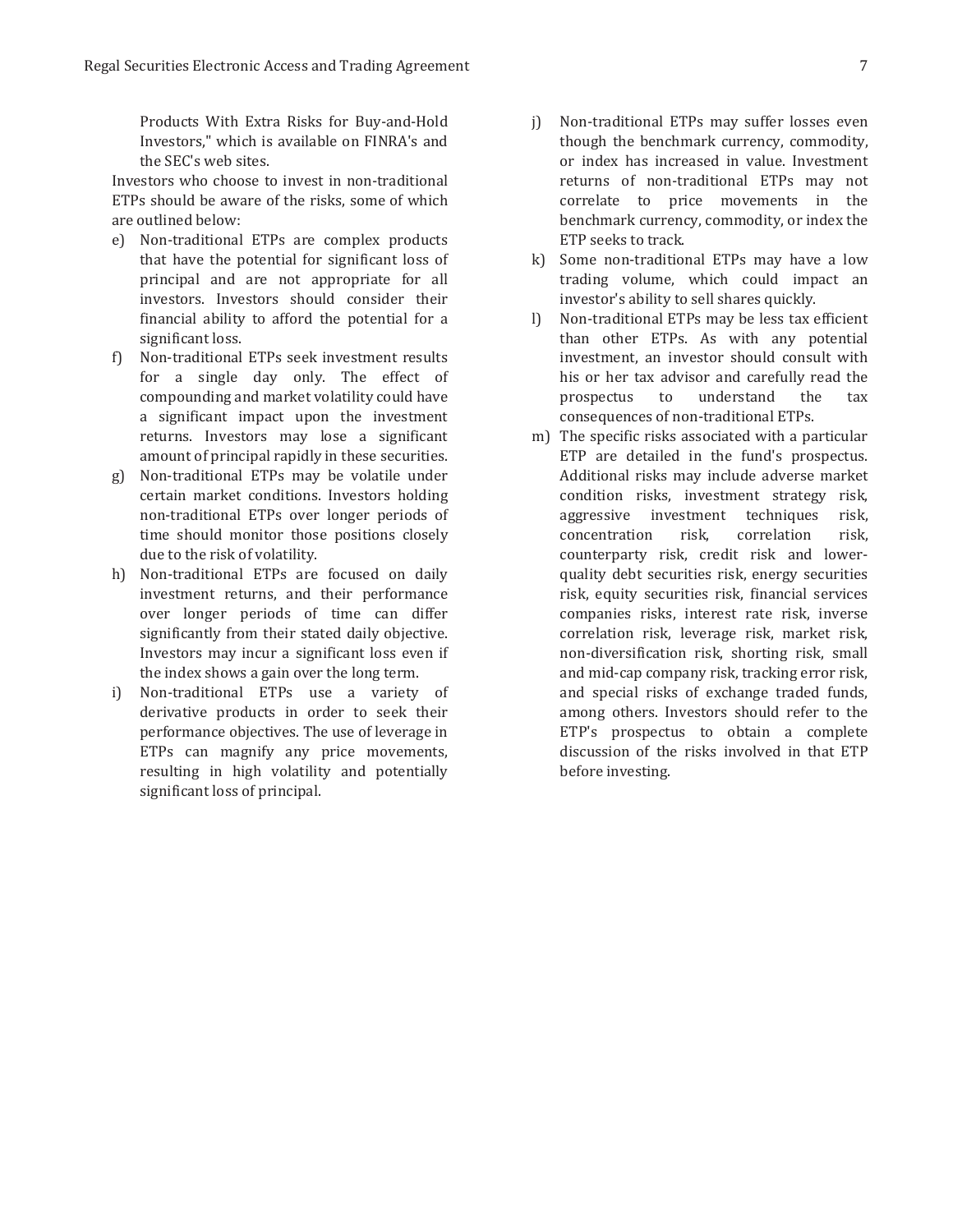## **IN WITNESS WHEREOF, the parties have executed this agreement as of the date below.**

| <b>Regal Securities, Inc.</b>   |
|---------------------------------|
| By: $\overline{\phantom{a}}$    |
| Name and Title: Name and Title: |
|                                 |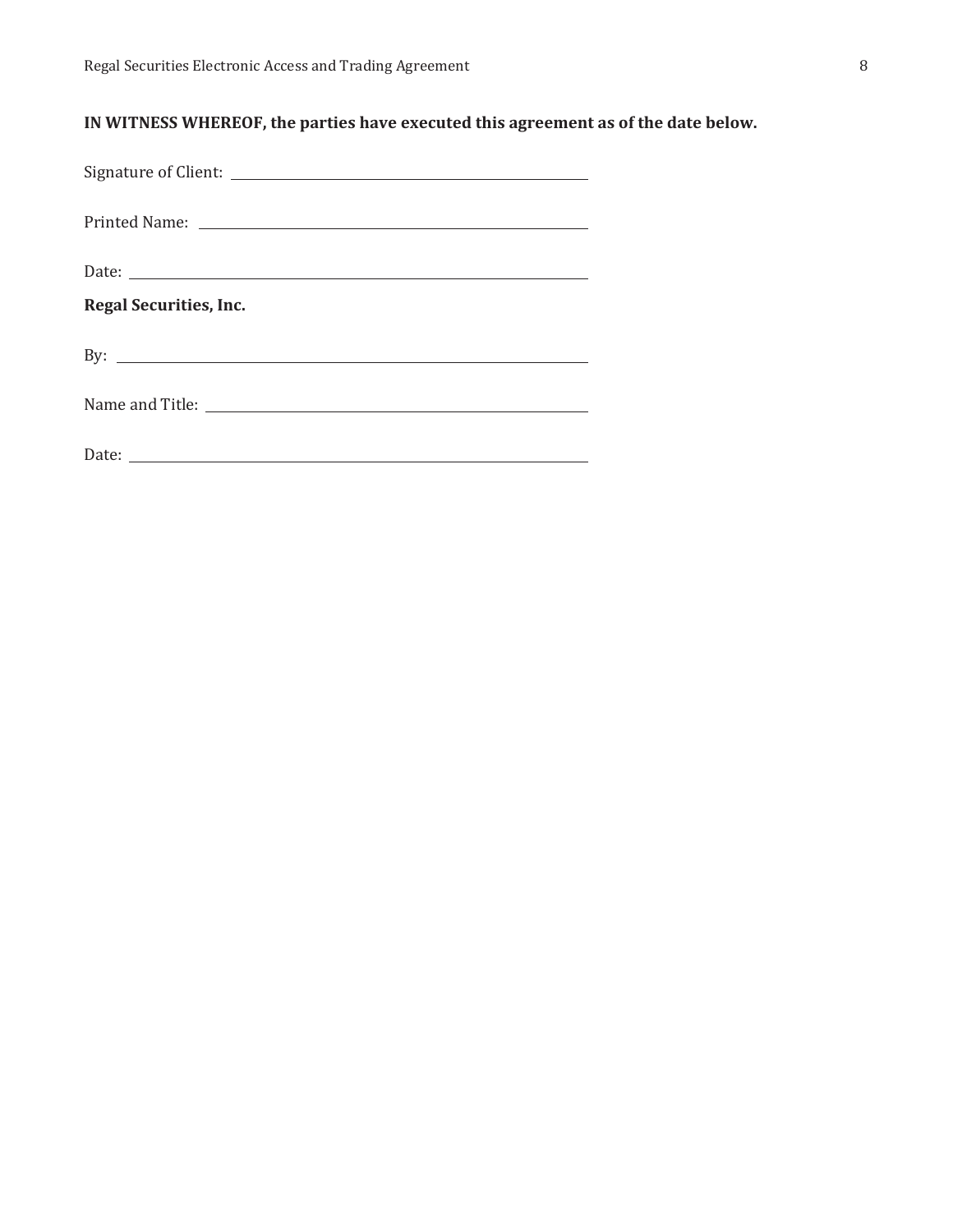## **Regal Securities Stock Locate Agreement**

The purpose of this Stock Locate Agreement (the "Agreement") is to ensure that you understand and agree to the terms and conditions associated with selling securities short. Regal Securities, Inc, a FINRA/SIPC registered broker dealer, ("Broker") offers its clients the ability to enter short sale orders in securities that are not on the easy to borrow list, otherwise known as Hard to Borrow ("HTB Stocks"), at Hilltop Securities ("Clearing Firm"). This Agreement is to be reviewed and executed in conjunction with the Clearing Firm's Margin Agreement and Broker's Direct Access Agreement, which is included in the new account document package. Should any conflicts arise, the terms and conditions of the Margin Agreement supersede this Agreement.

#### **Locates**

By entering into this Agreement, the Broker will grant you the ability to locate HTB Stocks through multiple vendors. Your acceptance of a locate for a short sale order does not guarantee that the necessary shares will be delivered to the Clearing Firms for settlement of your short sale transaction. The Broker, at its sole discretion, may elect to buy in some or all of the shares necessary to cover your short position at any time, including on the trade date in which your short position was established, and at any time or date thereafter. By entering into a short position, you agree that you take on full financial and market risk, including the risk that you may incur losses as a result of the Broker buying in your short position.

#### **HTB Fees**

By entering into this Agreement, you acknowledge that you may incur significant fees by selling securities short in your account. When you accept a locate for a HTB Stock, you will be charged a locate fee ("HTB/Locate Fee") for each day you maintain a short position. The HTB/Locate fee is charged the moment you accept a locate on a HTB Stock, even if you never enter an order to sell short the located security. If you hold a located HTB Stock overnight, you will incur an overnight fee ("Overnight Fee"). All charges for Locates and Hard to Borrow fees will be reflected on your monthly brokerage statement.

**The Overnight Fee is in addition to the Locate Fee. The Locate Fee and Overnight Fee will be billed on a daily and/or monthly basis appearing on your statement collectively as "HTB Fees".** Locate/HTB Fees are completely separate from the short interest fees that the Clearing Firms may charge your account for holding short positions overnight. The amount of the HTB/Locate Fee is determined by the broker dealer that is providing the locate. However, the Broker may participate in volume discounts offered by the locate provider when applicable**.** 

#### **Short Interest Fees**

The Clearing Firms will charge you short interest fees that are separate and unrelated to the HTB Fees charged by the Broker. The Clearing Firms calculate short interest, and the total charges are dependent upon various factors such as the size of your short position, the price of the underlying security, the number of days between settlement of the short sale transaction and settlement of the buy to cover transaction, and the short interest rate. The short interest rate is variable and may change from day to day without notice. Increases in the short interest rates may be extreme, especially when there is considerable volatility in a given security. Furthermore, the Clearing Firms do not give advanced notice to the Broker when a short interest rate will be changing. You can get the short interest rate for a given symbol on a specific date by contacting the Broker. However, the rate provided to you will only be applicable for that given date and may change the following day.

By signing below, you acknowledge and agree to the terms and conditions described herein.

\_\_\_\_\_\_\_\_\_\_\_\_\_\_\_\_\_\_\_\_\_\_\_\_\_\_\_\_\_\_\_\_ \_\_\_\_\_\_\_\_\_\_\_\_\_\_\_\_\_\_\_\_\_\_\_\_\_\_\_\_\_\_

Signature Date

Print Name

\_\_\_\_\_\_\_\_\_\_\_\_\_\_\_\_\_\_\_\_\_\_\_\_\_\_\_\_\_\_\_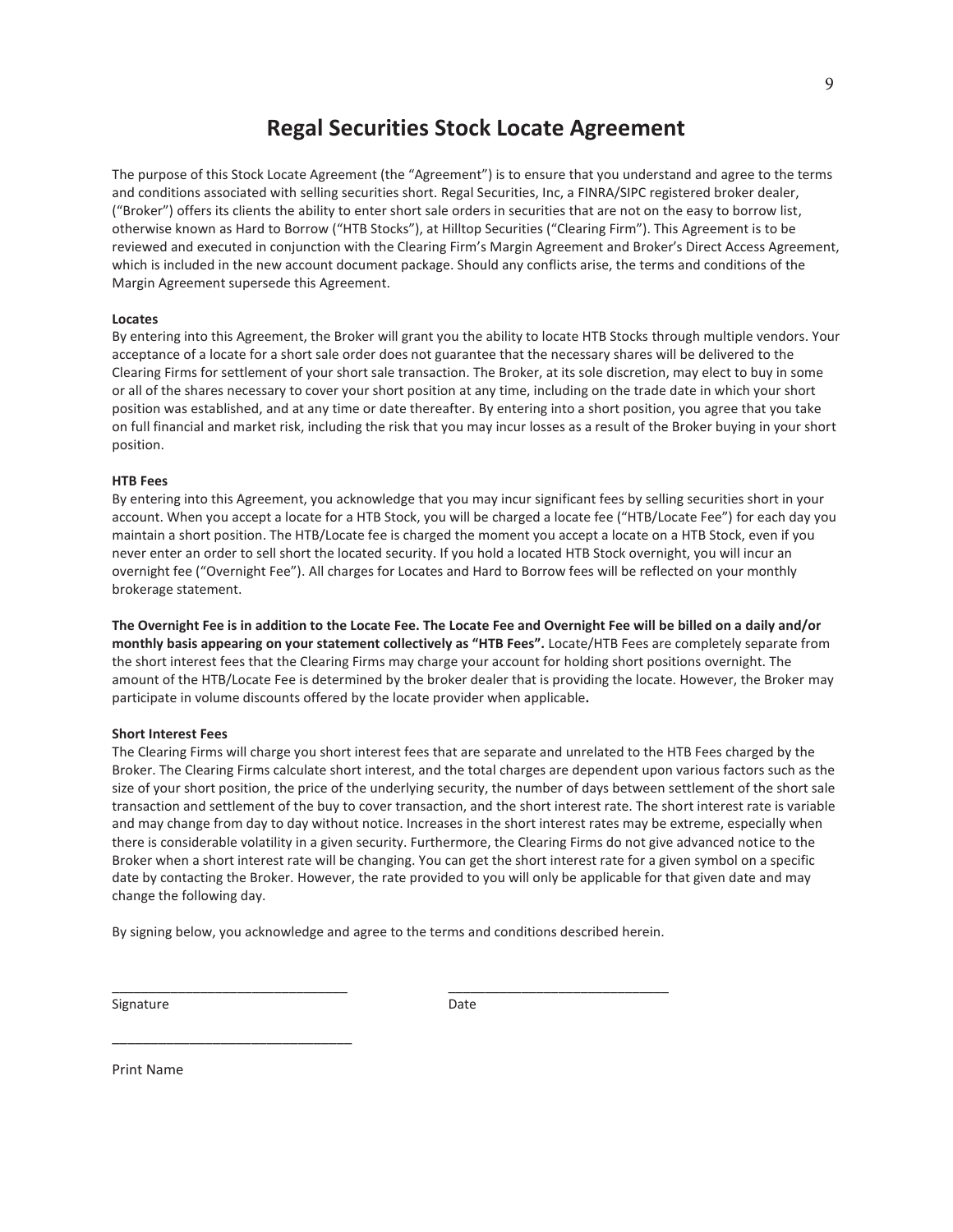

# Non-Solicited Agreement for Non-Traditional ETFs

(Required for day-trading unsolicited leveraged & Inverse ETFs)

Dear Regal Securities:

This letter is to acknowledge my intent to purchase Non-Traditional ETFs in the future. These will be self-directed, "Unsolicited" trades made completely on my own decision.

My Regal representative did not in any way solicit or otherwise encourage me to purchase these products. I have done my homework and research on the ETF and am aware that Leveraged and Inverse ETFs are highly speculative. I am also aware that I am at risk of losing my entire investment in the ETF position and that the funds used to purchase this security represent risk capital, funds that, if lost, will not impact my liquidity or net worth to a material extent.

I am aware that Regal Securities will not execute my purchase transactions until they are in possession of this letter, signed by all registered account holders. I am aware that a delay in delivery of the letter to Regal Securities may expose me to market risk, and that Regal bears no liability for any delay in the execution of this transaction.

 \_\_\_\_\_\_\_\_\_\_\_\_\_\_\_\_\_\_\_\_\_\_\_\_\_\_\_\_\_\_\_\_\_\_\_\_\_\_\_\_\_\_\_ \_\_\_\_\_\_\_\_\_\_\_\_\_\_\_\_\_\_\_\_\_\_ Primary Name **Account Number** Account Number \_\_\_\_\_\_\_\_\_\_\_\_\_\_\_\_\_\_\_\_\_\_\_\_\_\_\_\_\_\_\_\_\_\_\_\_\_\_\_\_\_\_\_ \_\_\_\_\_\_\_\_\_\_\_\_\_\_\_\_\_\_\_\_\_\_ Primary Signature Date \_\_\_\_\_\_\_\_\_\_\_\_\_\_\_\_\_\_\_\_\_\_\_\_\_\_\_\_\_\_\_\_\_\_\_\_\_\_\_\_\_\_\_ Joint Name \_\_\_\_\_\_\_\_\_\_\_\_\_\_\_\_\_\_\_\_\_\_\_\_\_\_\_\_\_\_\_\_\_\_\_\_\_\_\_\_\_\_\_ Joint Signature

**Regal Representatives: You must maintain this form in your files. Copies of this form must emailed to the Regal Compliance Department ( Compliance@regalsecurities.com ) or faxed to (847-375-6033)**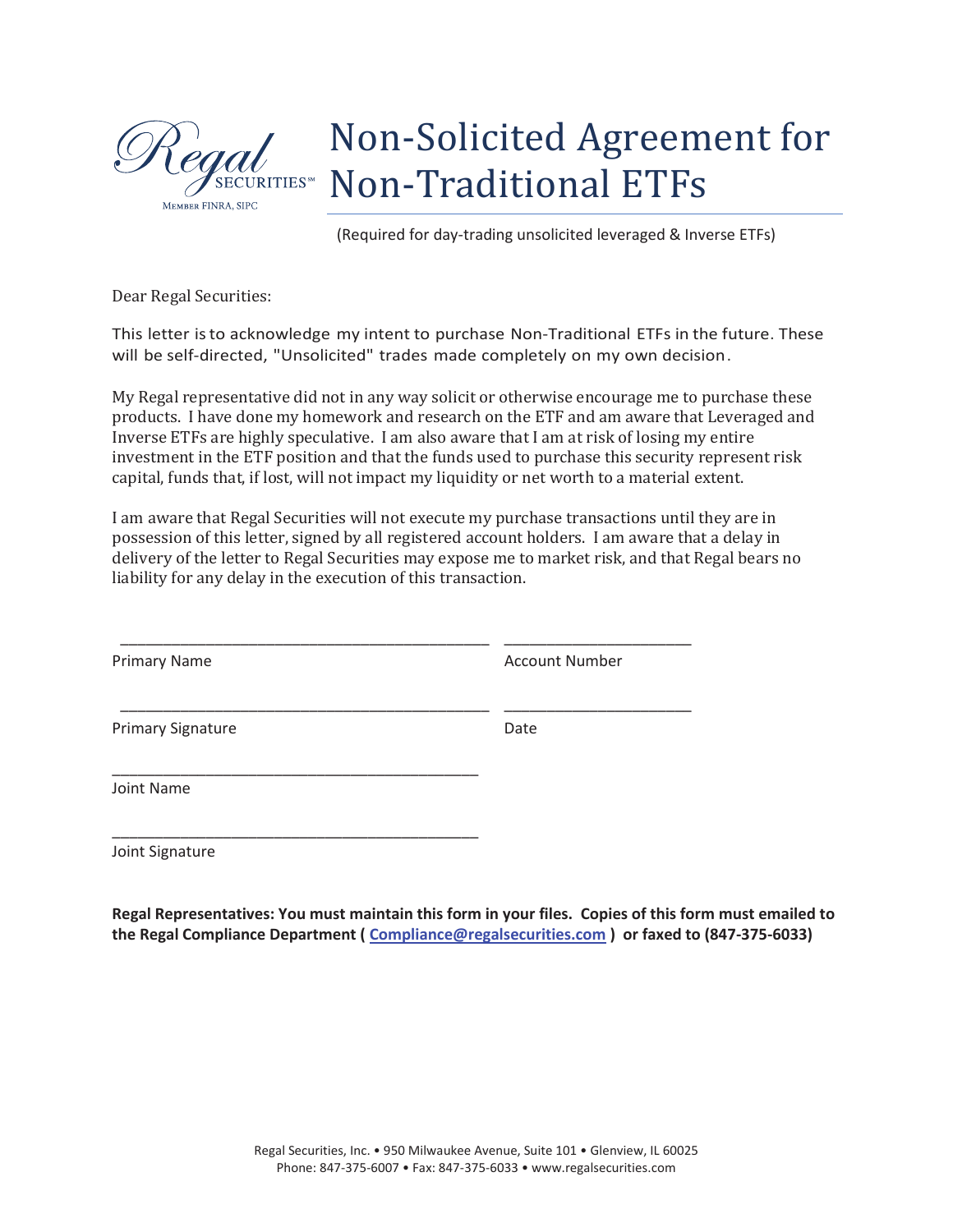

(For Trading in Unsolicited 'Volatility-Linked Products' or 'Leveraged/Inverse ETFs')

Dear Regal Securities:

This letter is to acknowledge my intent to purchase Volatility-Linked Products or Leveraged/ Inverse ETFs in the future. These will be self-directed, "Unsolicited" trades made completely on my own decision.

## **Leveraged and/or Inverse ETF, ETN or ETP Products:**

Leveraged and/or Inverse ETFs, ETNs and ETPs are highly speculative products that carry a very high degree of risk!

The parameters of these products can be 're-set' daily and they are not designed to be held more than one day by the average investor. Investors could lose their entire investment in a very short time period.

## **VIX or Leveraged and/or Inverse VIX ETP Products:**

'VIX' or Leveraged and/or Inverse 'VIX' ETP related products are highly speculative and carry a very high degree of risk!

A market characterized by selling contracts with shorter maturities and lower prices, and replacing them with contracts with farther-out maturities and higher prices, can lead to value erosion for these products. Investors could lose their entire investment in an extremely short time period!

Neither Regal nor its affiliates in any way solicited or otherwise encouraged me to purchase these products. I have done my homework and research on the these products. I am aware that they are highly speculative, carry a very high degree of risk and feel they are suitable investments for me.

I am also aware that I am at risk of losing my entire investment in these positions and that the funds used to purchase these securities represent risk capital, funds that, if lost, will not impact my liquidity or net worth to a material extent. A copy of FINRA's Investor Alerts on VIX and ETF products has been supplied to me.

I am aware that Regal Securities will not execute my purchase transactions until they are in possession of this letter, signed by all registered account holders. I am aware that a delay in delivery of the letter to Regal Securities may expose me to market risk, and that Regal bears no liability for any delay in the execution of this transaction.

Primary Name Account Number

Primary Signature Date

\_\_\_\_\_\_\_\_\_\_\_\_\_\_\_\_\_\_\_\_\_\_\_\_\_\_\_\_\_\_\_\_\_\_\_\_\_\_\_\_\_\_\_ \_\_\_\_\_\_\_\_\_\_\_\_\_\_\_\_\_\_\_\_\_\_

 $\mathcal{L}_\text{max}$  and the contract of the contract of the contract of the contract of the contract of the contract of the contract of the contract of the contract of the contract of the contract of the contract of the contrac Joint Name

Joint Signature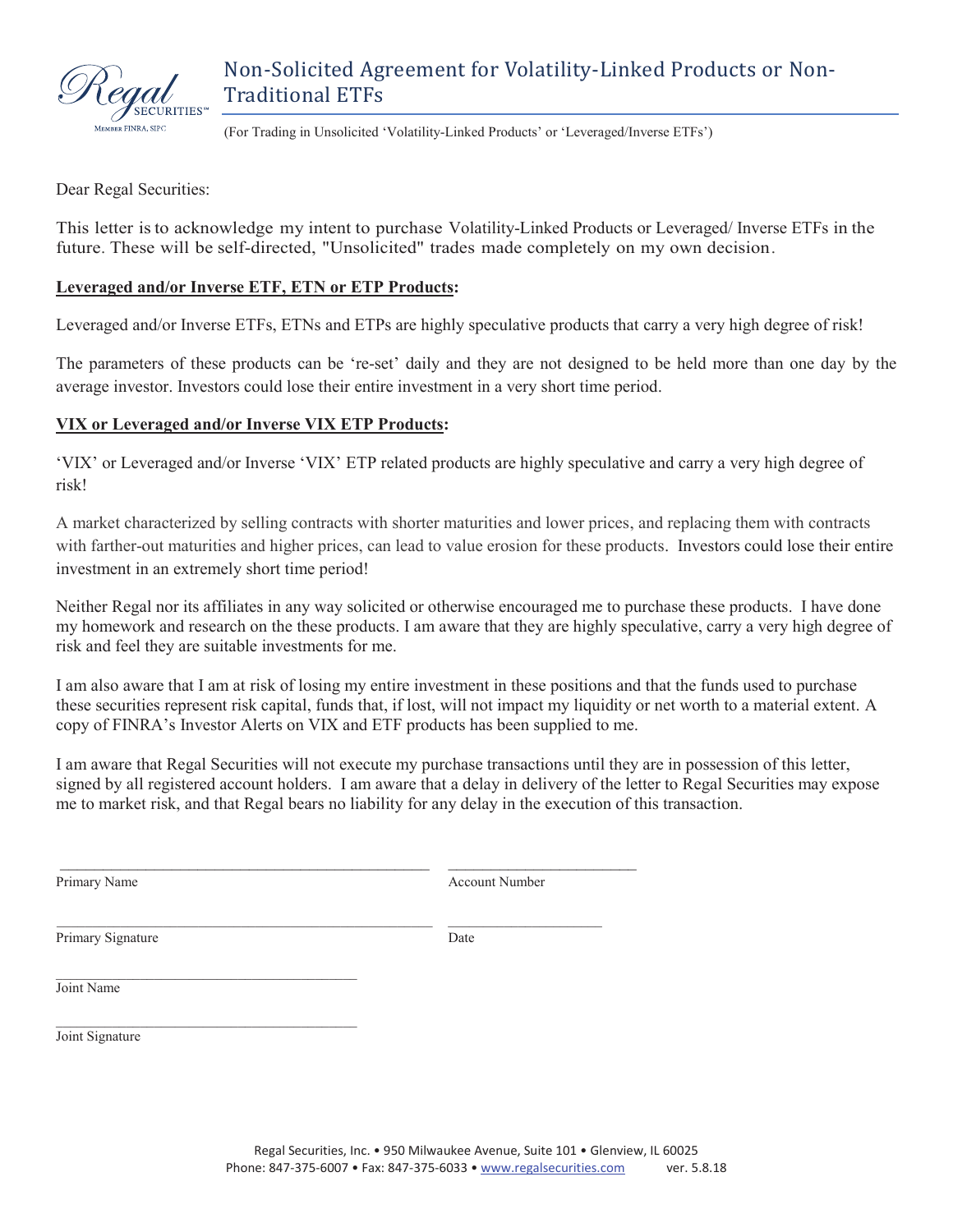Date: ͺͺͺͺͺͺͺͺͺͺͺͺͺͺͺͺͺ

AccountŶƵŵďĞƌ;ƐͿ: ͺͺͺͺͺͺͺͺͺͺͺͺͺͺͺͺͺͺͺͺͺͺ\_\_\_\_\_\_\_\_\_\_\_

 $\frac{M}{\text{Client name:}}$ 

@@@@@@@@@@@@@@@@@@@@@@@

Attention Regal Securities,

Please turn off the money market sweep for my Regal account number (s) ͺͺͺͺͺͺͺͺͺͺͺͺͺͺͺͺͺͺͺͺͺͺ\_\_\_\_\_\_\_\_ͺͺͺͺͺͺͺͺͺͺͺͺͺͺͺͺͺͺͺͺͺͺͺͺ\_\_\_\_\_\_.

Additionally, please make this a PDT account and move all funds from Cash to Type 2 - Margin.

Thank you,

Signature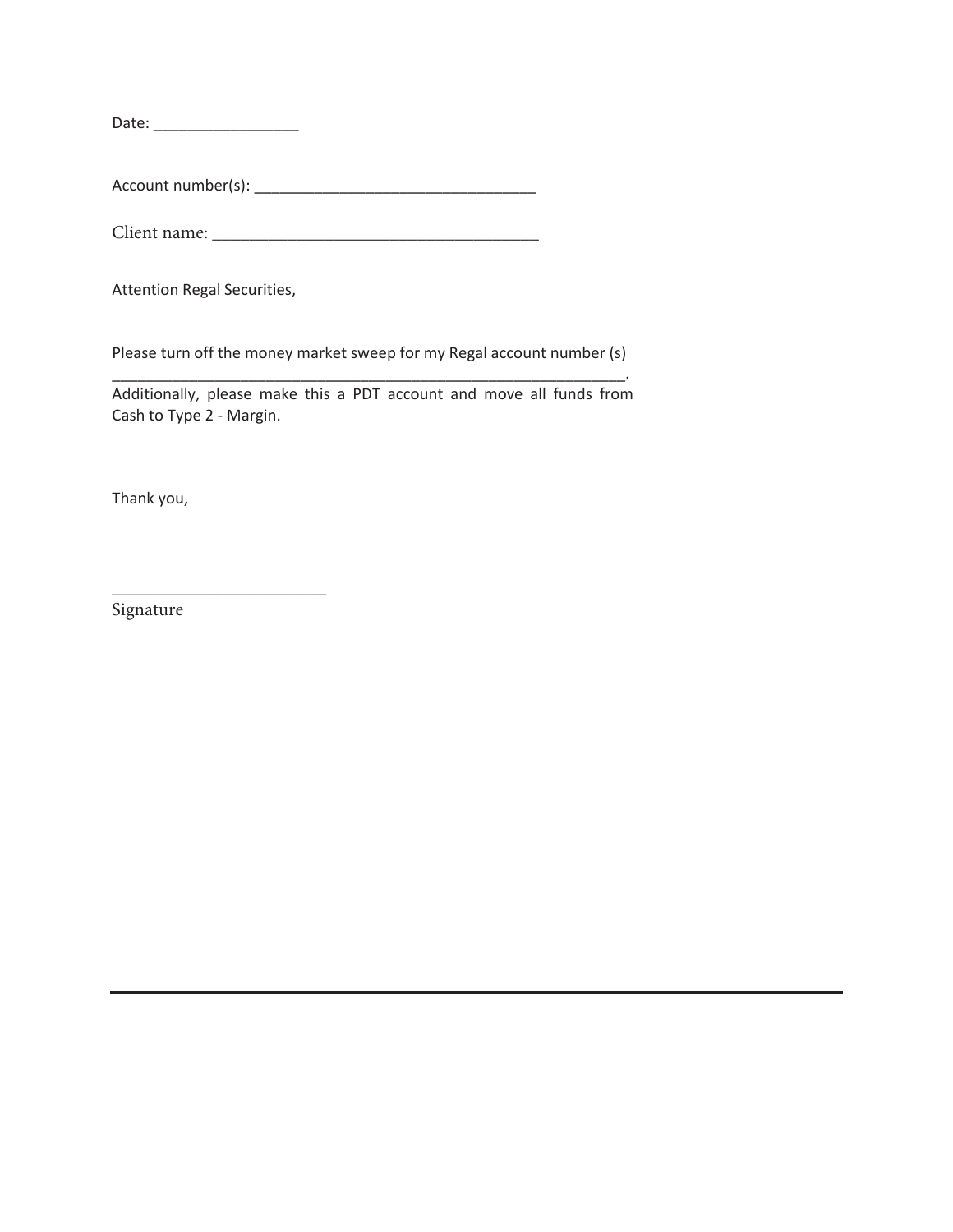

## *DAS routing options*

| Route        | <b>Description</b>              | <b>Adding Liq</b> | <b>Taking Liq</b> | <b>OutBound</b> |
|--------------|---------------------------------|-------------------|-------------------|-----------------|
| <b>ARCAS</b> | <b>NYSEARCA</b>                 | 0.0022            | $-0.0035$         | $-0.004$        |
| <b>ARCAS</b> | <b>OTCBB Route</b>              | $-0.0035$         | $-0.0035$         | $-0.004$        |
| <b>CDRG</b>  | Citadel                         | $-0.0015$         | $-0.0015$         | $-0.0015$       |
| <b>CDRGN</b> | Citadel TWAP Algo               | $-0.0015$         | $-0.0015$         | $-0.0015$       |
| <b>CMID</b>  | <b>CODA Mid</b>                 | $-0.0013$         | $-0.0013$         | $-0.0013$       |
| CP           | <b>ClearPool Multiple Algos</b> | $-0.0013$         | $-0.0013$         | $-0.0013$       |
| <b>DASH</b>  | <b>DASH Algo</b>                | $-0.0015$         | $-0.003$          | $-0.0015$       |
| <b>IEXS</b>  | <b>IEX</b> Exchange             | $-0.0013$         | $-0.0013$         | $-0.0013$       |
| LAMP         | Lampost Capital                 | 0.001             | 0                 | $\overline{0}$  |
| <b>MIC</b>   | <b>High Rebate Post Only</b>    | 0.0025            | n/a               | 0.0025          |
| <b>MNGD</b>  | <b>Apex MARKET MAKER</b>        | $-0.0015$         | $-0.0015$         | $-0.0015$       |
| <b>MSPO</b>  | <b>ECN Post Only</b>            | 0.0025            | n/a               | 0.0025          |
| <b>MS</b>    | MEMX Exchange*                  | 0.002             | $-0.003$          | $-0.004$        |
| <b>NITE</b>  | Virtu                           | $-0.0015$         | $-0.0015$         | $-0.0015$       |
| <b>NQBS</b>  | <b>Boston Exchange</b>          | $-0.0035$         | $-0.0035$         | $-0.0035$       |
| <b>NSDQS</b> | <b>NASDAQ</b>                   | 0.0022            | $-0.0035$         | $-0.0035$       |
| <b>NYSS</b>  | <b>NYSE</b>                     | 0                 | $-0.0035$         | $-0.0035$       |
| <b>PBAT</b>  | <b>CBOE BYX</b>                 | $-0.0028$         | 0.001             | $-0.0032$       |
| PDQ          | <b>CODA Algo</b>                | 0                 | $\overline{0}$    | $\overline{0}$  |
| <b>PEDG</b>  | <b>CBOE EDGA</b>                | $-0.0034$         | 0.001             | $-0.0034$       |
| <b>PMID</b>  | Premium Mid Route               | $-0.0015$         | $-0.0015$         | $-0.0015$       |
| <b>SFAN</b>  | <b>SPDR Fan</b>                 | 0.0022            | $-0.003$          | $-0.003$        |
| <b>SMAT</b>  | <b>SMAT Route</b>               | $-0.0015$         | $-0.0015$         | $-0.0015$       |
| <b>SPDRX</b> | <b>SPDR Mid Route</b>           | $-0.0014$         | $-0.0014$         | $-0.0014$       |
| <b>SPXM</b>  | <b>SPDR NMS Algo</b>            | $-0.0015$         | $-0.0015$         | $-0.0015$       |
| <b>SPXM</b>  | <b>OTCBB Route</b>              | $-0.0035$         | $-0.0035$         | $-0.004$        |

\*Securities above a \$1.00

Securities below \$1.00 outbound shares is 0.3% of the dollar value

1. ECN rebates do not apply to stocks below \$1.00.

All fees are subject to change without notice. This page is a good faith estimate of the current rates but may not be completely accurate.

We are not liable for any discrepancies between listed rates and the actual rates applied.

2. If necessary, we reserve the right to charge or adjust for venue, routing, or exchange fees based on vendor changes in routing rates. We reserve the right to mark up or adjust any routing fees at our sole discretion. Clients trading on per ticket rates are not eligible for ECN rebates unless agreed to in writing by management. You should always call and check the fee on any route before using it.

3. Stocks priced under \$1.00 are subject to different routing charges and are not rebate eligible. Rebates are subject to forfeiture in the event an ECN or exchange does not remit the rebate. Routing charges are subject to change without prior notice.

4. With respect to orders routed to this route(s) client acknowledges the following: All orders will be handled on a Not Held basis. Orders can be rerouted to any destinations at he own and sole discretion of respective Net Trade Destination. Executions can occur on an Agency, Principal, Net Trade, or Riskless Principal basis